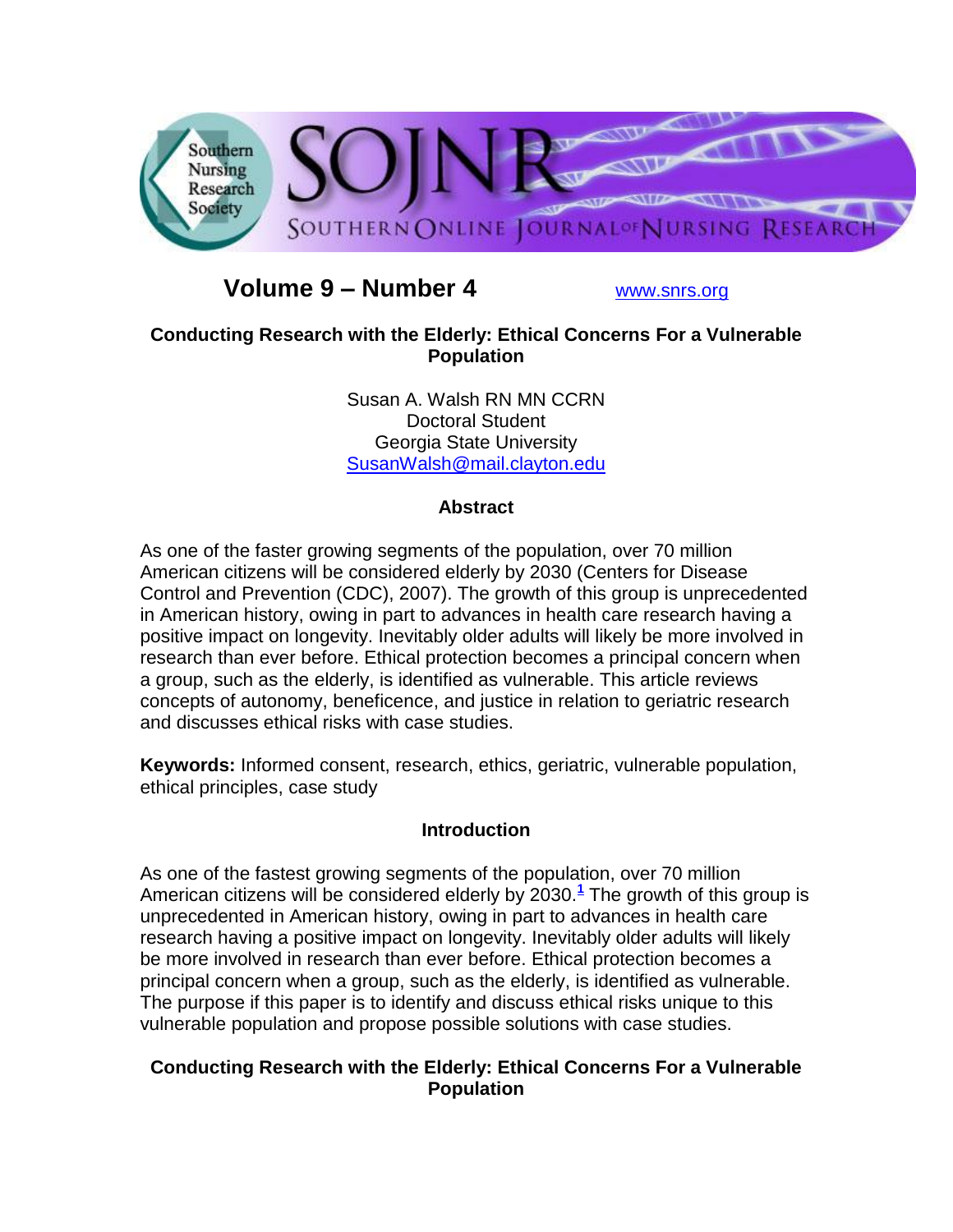The increasing number of elderly Americans will propel research in multiple disciplines in an effort to describe, understand, and treat problems of aging. Medical research for physical aging, diseases and conditions, and pharmacologic and other interventions alone will consume vast research resources. In addition, psychological research will be conducted on memory, cognition, and personality; and social research will investigate effectiveness of social programs and services.**[2](http://snrs.org/publications/SOJNR_articles2/n)** Marketing research will also be conducted to influence the buying decisions of a growing market sector.

Ethical principles guiding a person's participation in research have evolved substantially over the last 50 years, with special considerations for groups identified as vulnerable. The formation of a National Bioethics Advisory Commission**[3](http://snrs.org/publications/SOJNR_articles2/n)** in 1995 followed a history of examination of moral and ethical behavior in research as a result of the Nuremburg Trials of World War II (WWII). The German city of Nuremburg was the location where physicians and staff of the Nazi military where brought to trial for "murders, brutalities, cruelties, atrocities, and other inhumane acts"**[4](http://snrs.org/publications/SOJNR_articles2/n)** which were conducted under the guise of medical research. The involvement of physicians, calling what amounted to torture as "research", galvanized the medical community into establishing an ethical code of conduct. The Nuremburg Code (1946-1949)<sup>[5](http://snrs.org/publications/SOJNR_articles2/n)</sup> established ten principles to guide medical experiments, focusing on voluntary consent, avoidance of harm, and reduction of risk. This was followed in 1964 by the Helsinki Declaration drafted by the World Medical Association**[6](http://snrs.org/publications/SOJNR_articles2/n)** which adopted and expounded on these principles.

However, continued infamous violations such as the Tuskegee Syphilis Study that unethically denied black men effective treatment for syphilis**[7](http://snrs.org/publications/SOJNR_articles2/n)** and Milgram"s obedience to authority experiment<sup>[8](http://snrs.org/publications/SOJNR_articles2/n)</sup> lead, in part, to the creation of the Belmont Report [.](http://snrs.org/publications/SOJNR_articles2/n)<sup>9</sup> The National Commission for the Protection of Human Subjects of Biomedical and Behavioral Research was created by act of Congress in 1974. The Belmont Report represented the commission"s work which delineated the boundaries of biomedical and behavioral research, assessing risk/benefit, guidelines for the selection of subjects, and the constitution of informed consent in diverse situations[.](http://snrs.org/publications/SOJNR_articles2/n)**<sup>9</sup>**

The Belmont Report laid the cornerstones of bioethical practice with the principles of respect for persons, beneficence, and justice. Since that time, policy makers around the globe have adopted the principles laid out in the report.**[10](http://snrs.org/publications/SOJNR_articles2/n)**

#### *Respect for Persons (Autonomy)*

The principle of respect for persons provides the right of the individual to choose. In biomedical research, this principle extends essentially to deciding whether to participate, free from coercion, in a research study (voluntariness).**[11](http://snrs.org/publications/SOJNR_articles2/n)** Informed consent procedures provide respect for persons and are the outcome of the principle of autonomy. However, informed consent can only be made if there is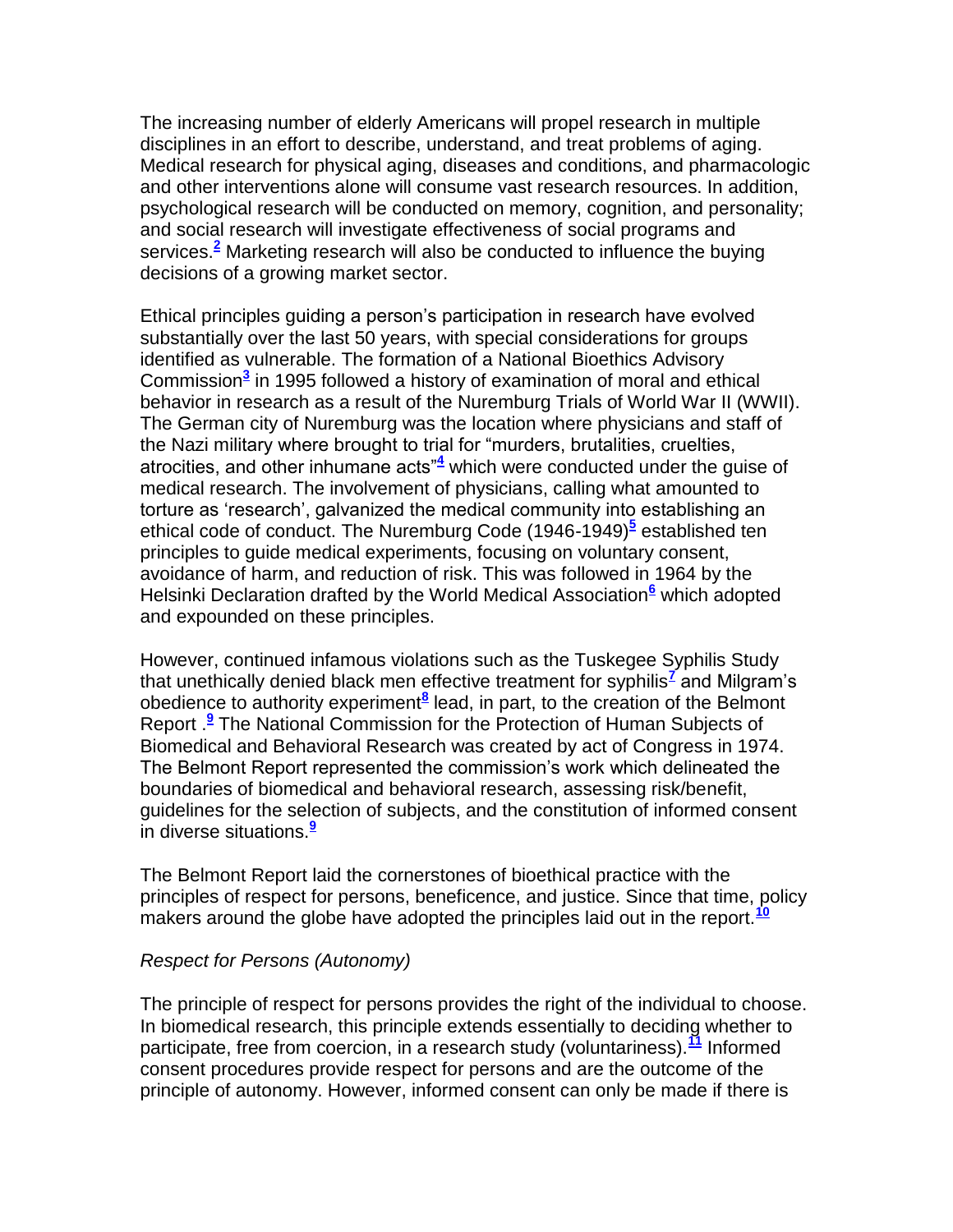provision of adequate information and comprehension of the risks and benefits related to participation in research.**[12](http://snrs.org/publications/SOJNR_articles2/n)** The Belmont Repor[t](http://snrs.org/publications/SOJNR_articles2/n)**<sup>9</sup>** proposed the prime principle as respect for persons which recognizes the individual as autonomous unless the individual does not have the ability for self-determination, in which case, the individual is entitled to protection. Respect for persons also encompasses the right of the individual to have informed, voluntary participation, protection of his/her person and information when participating in research studies.

*Beneficence.* In addition to allowing the individual the right to choose whether to participate in research, the principle of beneficence ensures well-being while .<br>participating in a study<sup>[9](http://snrs.org/publications/SOJNR_articles2/n)</sup> and maximizes any benefit that potentially accrues as a result of participation.**[11](http://snrs.org/publications/SOJNR_articles2/n)** The principle of nonmaleficence states specifically that no harm should be knowingly inflicted.**[11](http://snrs.org/publications/SOJNR_articles2/n)** Risks and benefits related to study participation are weighed under this principle

*Justice.* The principle of justice speaks to the ethic of fairness. Those who submit to the risks of research should have equal share in the potential benefit.**[11](http://snrs.org/publications/SOJNR_articles2/n)** While the benefit may not directly affect the individual, any potential benefit may be for a similar population at a future date. Essentially, the principle of justice states that all people should be treated equally.**[12](http://snrs.org/publications/SOJNR_articles2/n)**

## *Elderly as a Vulnerable Population*

Aging does not intrinsically make one vulnerable. In fact, the NBAC<sup>[3](http://snrs.org/publications/SOJNR_articles2/n)</sup> does not list the elderly as a vulnerable population even though children, the institutionalized, and women are recognized as more open to harm and vulnerable to coercion. However, the NBAC<sup>[3](http://snrs.org/publications/SOJNR_articles2/n)</sup> states that vulnerability is context-specific and can be related to cognitive and communicative vulnerability. The Agency for Healthcare Research and Quality (AHRQ, a division of the U.S. Department of Health and Human Services),**[13](http://snrs.org/publications/SOJNR_articles2/n)** states specifically that a vulnerable population may be at risk due to age, health, functional status, chronic or terminal illness, inability to effectively communicate, or financial circumstances, all of which may apply to the elderly.**[13](http://snrs.org/publications/SOJNR_articles2/n)** Inequalities in emotional and physical power between the subject and the researcher, a situation that also relates to some elderly, can potentially compromise principles of ethics. Easy fatigability, shortness of breath, and severe pain are examples of factors which contribute to differences in physical power between researchers and potential elderly subjects.**[14](http://snrs.org/publications/SOJNR_articles2/n)** High social vulnerability among the frail**[15](http://snrs.org/publications/SOJNR_articles2/n)** can contribute to differences in emotional power.

## *Relevant Issues Related to Research with the Elderly*

The CDC defines elderly as greater than 65 years of age.**[1](http://snrs.org/publications/SOJNR_articles2/n)** But increases in lifespan have contributed to an emerging demographic of young old (65-74 years), old (75-84 years), and oldest old (over 85 years) as well the frail elderly (anyone over 65 years with physical and/or cognitive infirmity).**[16](http://snrs.org/publications/SOJNR_articles2/n)** Increasing age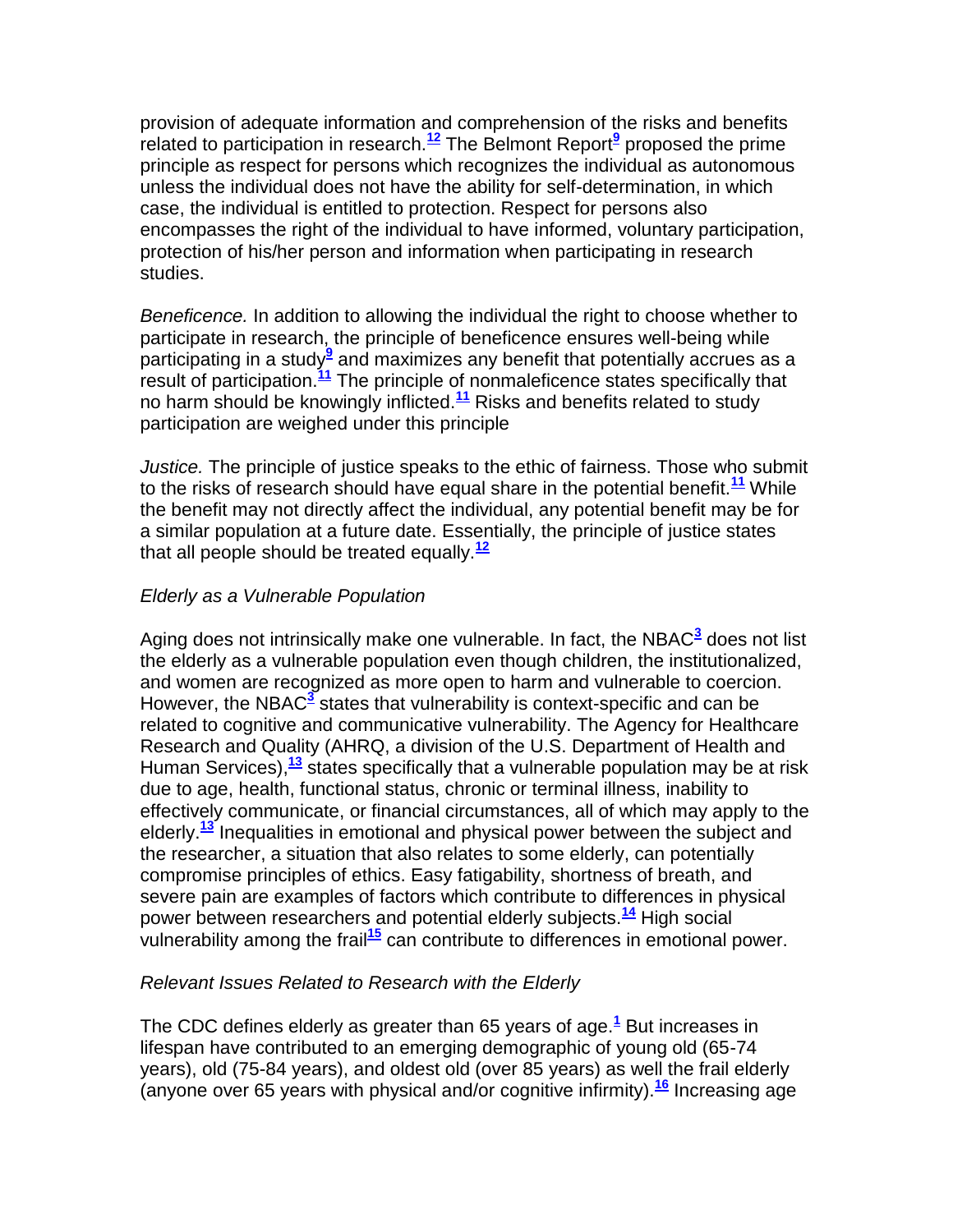often corresponds with cognitive changes, and physical decrements in hearing and vision affects even the healthy elderly. In addition, independence often wanes requiring family support, agency support or assisted living, or institutionalization. In the following sections, ethical issues related to inclusion of sub-populations of the elderly in research will be discussed.

#### *Issues Related to the Independent Healthy Elderly*

Though age alone does not confer vulnerability, there are undeniable aspects of aging that open individuals to risks related to research. Physical changes in hearing and eyesight may mean that listening to the description of study risks and benefits, or reading pamphlets and consent forms may not be effective forms of communication.**[17](http://snrs.org/publications/SOJNR_articles2/n)** Asking about such a disability may not always be answered honestly due to embarrassment, or even lack of awareness that these deficits exist.**[2](http://snrs.org/publications/SOJNR_articles2/n)** Intellectual capacity also diminishes with age as situations representing increased complexity become inversely related to the ability to comprehend. Researchers may present complexity in the number of facts given, speed of presentation, length and complexity of sentences, or force of presentation which may result in decreased understanding.**[11,18](http://snrs.org/publications/SOJNR_articles2/n)**

Socially, older individuals may be bored or lonely and willing to participate in a study in order to vary the routine in their lives, or spend time with another person.**[18.19](http://snrs.org/publications/SOJNR_articles2/n)** While not intentionally coercive, researchers may inadvertently offer more than the risks and benefits outlined in the study by providing the benefit of social contact. Weighing risks and benefits may also be difficult with the elderly. What is not inconvenient, for example, a blood sample draw, for the average adult may be highly inconvenient and upsetting for an elderly person who must alter his or her routine.**[17](http://snrs.org/publications/SOJNR_articles2/n)** The elderly, as a group born before 1942, tend to be more trusting of authority, especially the physician, more hesitant to refuse a request by someone viewed in authority, less likely to sign a document that appears as a contract, and less likely to break the contract once signed.**[12,17-18,20](http://snrs.org/publications/SOJNR_articles2/n)**

Psychosocial resources available for dealing with stress may be limited or lacking for the elderly. At a time when the ability to cope becomes less, life changes such as illness, employment (retiring, loss of job), diminishment of income, and loss of spouse or loved ones can also increase vulnerability.**[21](http://snrs.org/publications/SOJNR_articles2/n)** In fact, lack of social support may be one of the greatest indicators of vulnerability in this age group.**[21](http://snrs.org/publications/SOJNR_articles2/n)** Loss of support contributes to feelings of powerlessness which may cause the elderly to participate in a study not because of the will to participate, but because s/he feels powerless to resist.**[18,21](http://snrs.org/publications/SOJNR_articles2/n)**

The following case study illustrates issues related to recruitment of the independent healthy elderly. Areas of concern and threats to ethical research will be discussed based on this scenario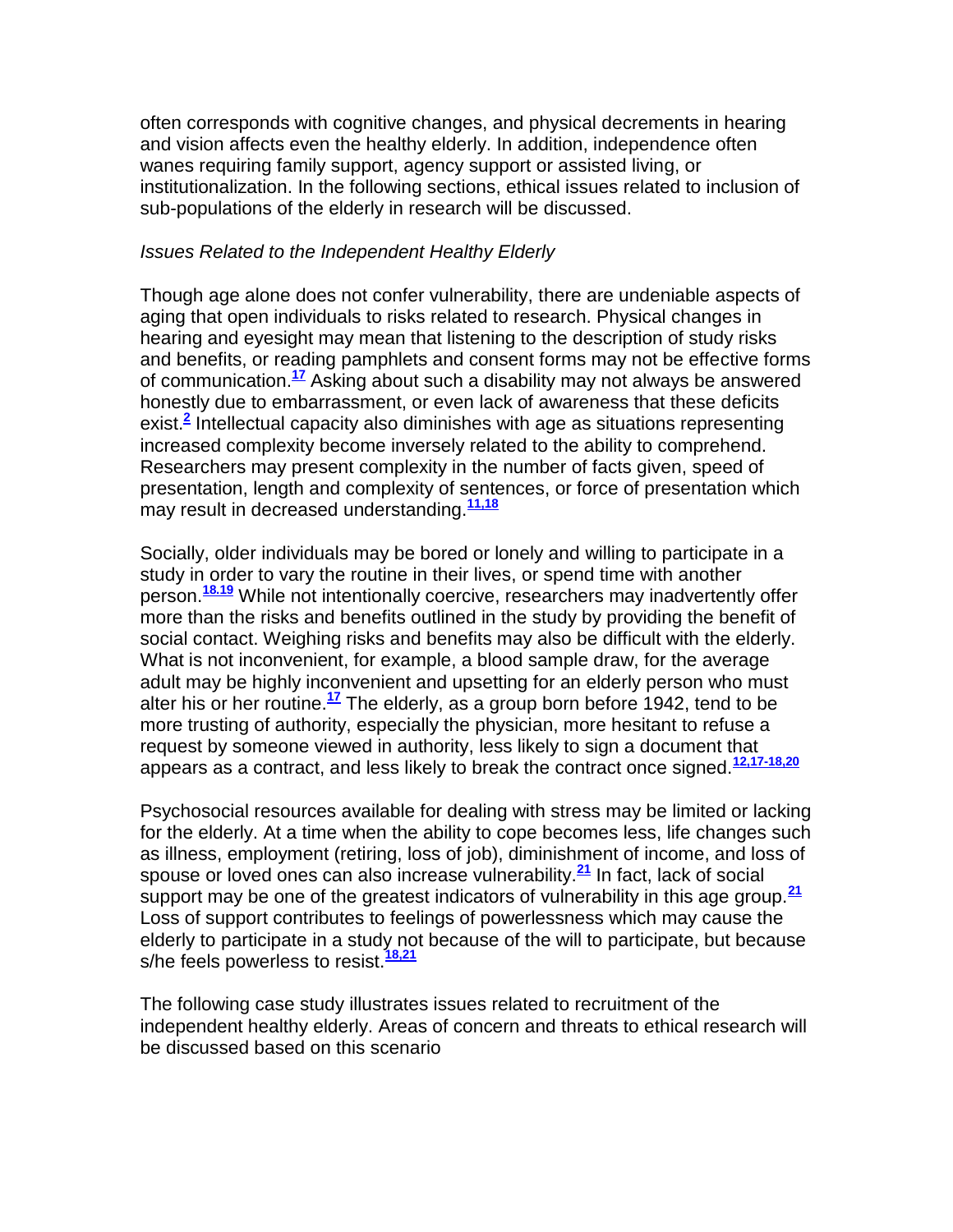*Case study.* Sociologists at a nearby university are doing a study to determine if the local community could benefit from the addition of an assisted living center. Ms. Mildred, 66 years old, was contacted and asked to participate in the study. Ms. Mildred is currently employed full-time as a book keeper for a small office, and has stayed on past retirement age since her husband"s unexpected death two years ago. She enjoys her job, but looks forward to the time she can spend with her daughter and her family in a nearby state.

After initial telephone contact at home, the lead researcher asked for Ms. Mildred"s work phone number for contact during the day, and asked to meet Ms. Mildred during her lunch break at a nearby cafe to explain the study. Ms. Mildred agrees, but states it is important that she returns to work on time. Ms. Mildred listens to the presentation provided by Dr. Snow, the researcher, looks at the detailed pamphlet offered, signs the consent, and completes the survey before returning to the office at the end of the lunch break. Ms. Mildred"s participation in the study ends at this point with no further researcher contact.

*Case analysis.* Determining if the participant in the case study was treated ethically requires application of a systematic set of criteria. The following questions guide determination of respect for persons in a research study.**[2](http://snrs.org/publications/SOJNR_articles2/n)** Was the participant:

- 1. able to receive the information?
- 2. able to comprehend the information?
- 3. free from coercion?
- 4. able to cognitively evaluate the risks and benefits and make a decision?
- 5. involved in the research voluntarily?

All study participants should be able to see and hear study presentations. For the elderly, the use of larger, clear type fonts (without embellishments) or, enlargement of written materials,<sup>[22](http://snrs.org/publications/SOJNR_articles2/n)</sup> and meeting in quiet locations to eliminate extraneous noise enhances delivery of study information. The elderly may not be aware of mild sensory losses, and minor deficits can be controlled for in this manner. The gainful employment of this participant may suggest that hearing and vision are adequate, but this may be in a quiet, well lit setting with reading glasses. If the subject wears reading glasses the researcher should ensure their wearing during the study presentation. Therefore, in the case scenario above, it is possible that Ms. Mildred did not receive adequate study information for the following reasons: meeting at a café during lunchtime (ambient noise), the pamphlet offered (font type and complexity), and possible need for reading glasses. Complexity was built into the meeting by conducting it during a lunch break necessitating speed of presentation. While the researcher"s forcefulness cannot be gauged, it is not unreasonable to assume that lack of time added urgency and some forcefulness to the presentation. While we do not know if the researcher presented the study with fewer details and straightforward language,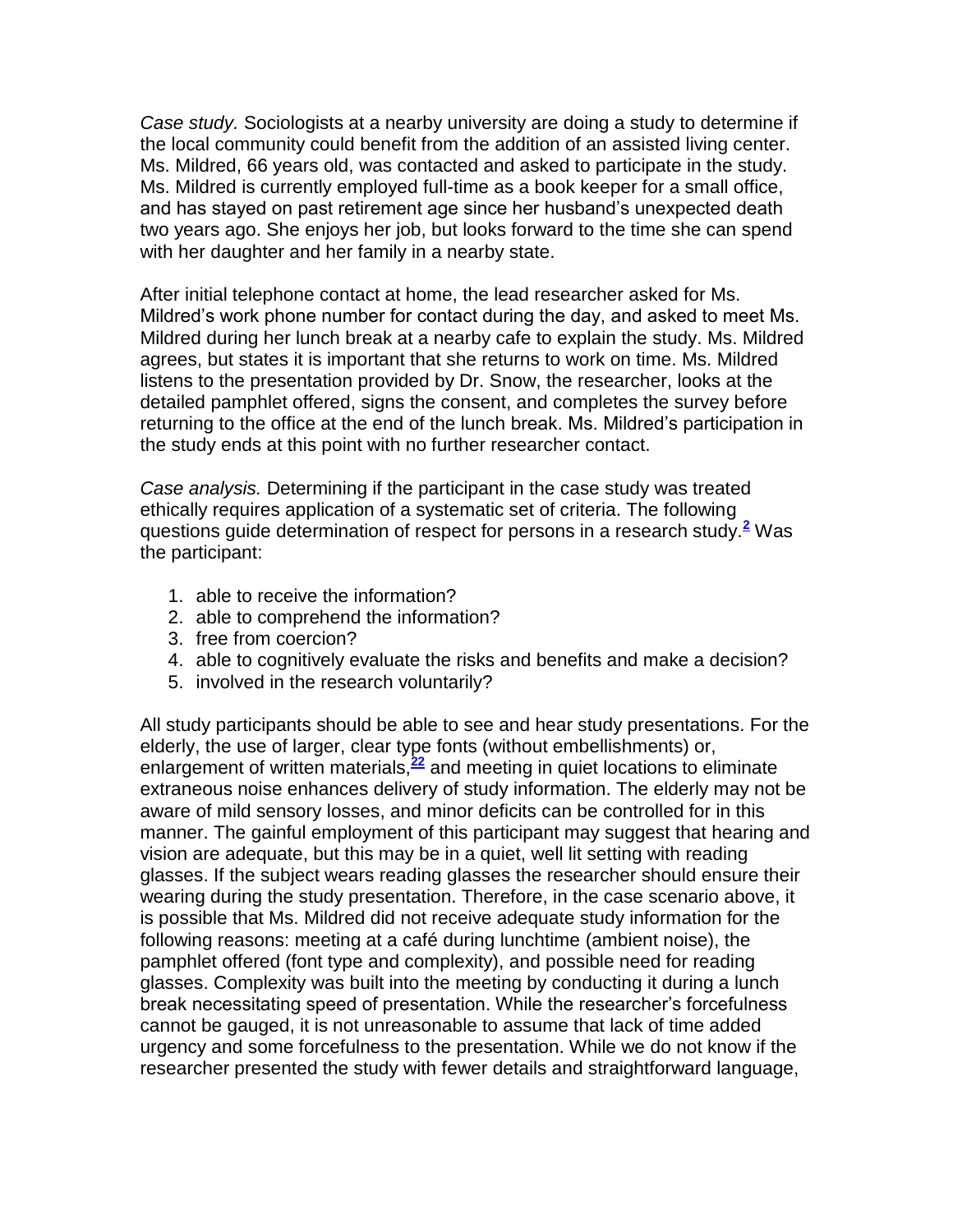unless this was purposefully done, there may not have been comprehension of the material.

Determining comprehension is essential, especially with a vulnerable population. Since complexity is inversely related to comprehension in the elderly, study presentations benefit from fewer facts with simple language and few compound sentences. The speaker"s speed and force of speech during the presentation should be moderate. However, determination of comprehension may be difficult. The simplest test is to have the participant repeat, in her own words, the information given, for accuracy.

Coercion for the elderly is very subtle. Many older Americans have a strong respect for authority, and strong values, such as not giving up and keeping their word. To prevent an authoritative look, a young, researcher could make the presentation, dressed casually without references to an organization such as nametags or uniform, or use of titles. In addition, the consent should not have a contract format, but could be presented, for example, on pastel paper with a casual font (as opposed to New Times Roman, which appears more formal). Observing for clues that the participant is reluctant is another way to avoid coercion.**[23](http://snrs.org/publications/SOJNR_articles2/n)**

Contact with the participant in the place of employment and meeting her in a café could violate her right to privacy. Rather than asking for the participant"s work number, the researcher should have identified a mutually agreeable location.

In this case study, there may have been coercion by calling the participant at work concerning a study about assisted living. Possibly the participant did not want to be viewed as person who would soon by leaving employment due to infirmity and was uncomfortable having the researcher contact her at her place of work. She may have felt vulnerable to economic stress as she was employed past a point at which most Americans retire. It is conceivable that in an effort to avoid stressful contacts with the researcher, she agreed to the study to end further contact.

No remuneration was offered for study participation, but researchers should be aware that financial incentives may be unfairly compelling for those of moderate, low, or fixed incomes.**[14](http://snrs.org/publications/SOJNR_articles2/n)** However, more valuable than financial incentives may be the fellowship of another human being and diversion from routine. Ms. Mildred, widowed and alone, may have been subject to coercion through the need for companionship rather than the merits of the study.

For the elderly, a support system is perhaps the most important factor in creating a vulnerable situation. Mildred no longer had her husband, and infrequently saw her daughter, but appeared to have a good relationship. However, the participant, by immediately signing the consent, did not have an opportunity to contact her support system to assist her cognitively to make the decision. While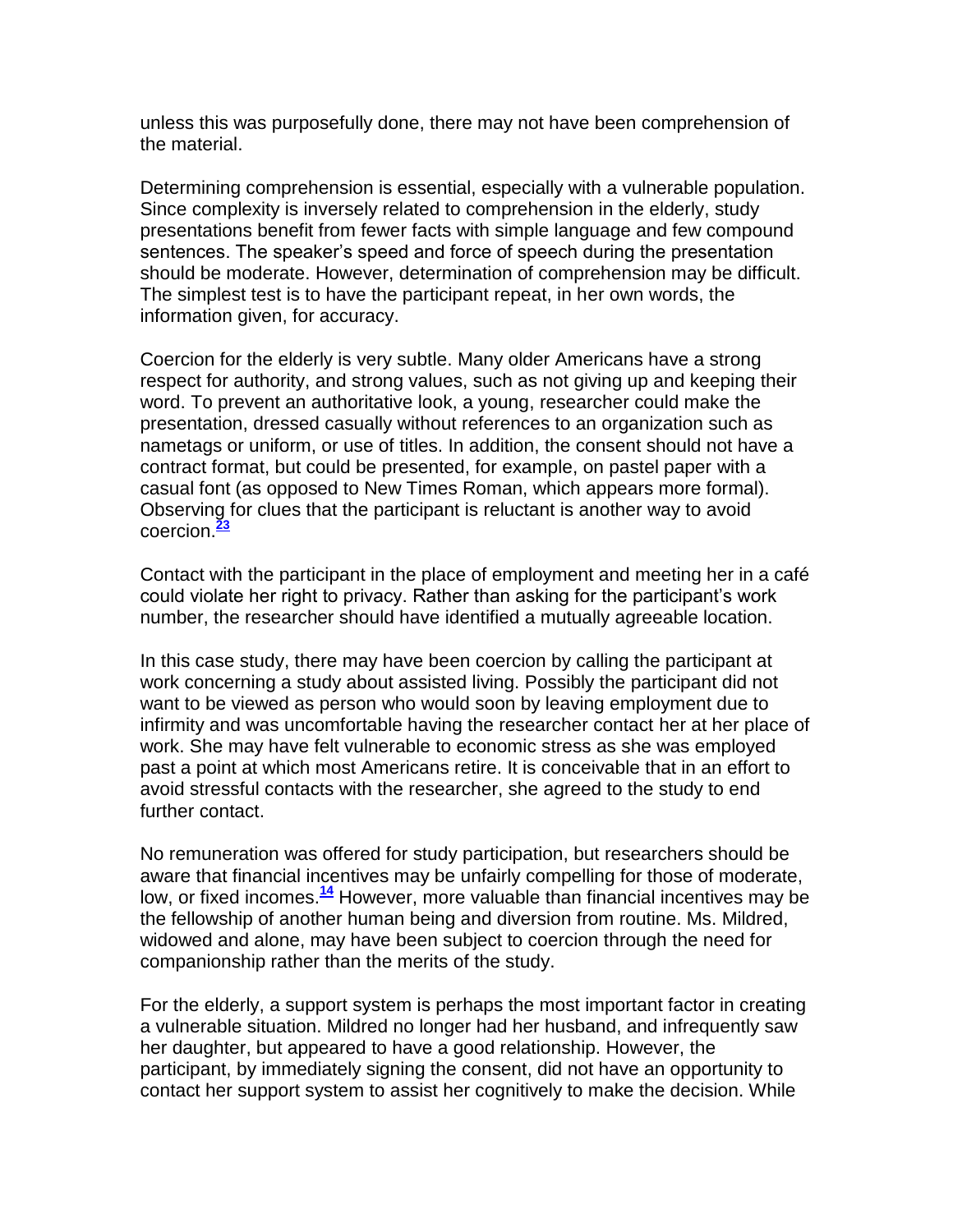she may have been capable of deciding to participate in the study, a two-phase process that allowed time for comprehension, reflection, and consultation with the support system would have assured respect for her as a person. Participants need time to make informed and autonomous decisions.**[23](http://snrs.org/publications/SOJNR_articles2/n)**

The participant"s social and education status were not clearly identified, but gainful employment in a technical job would suggest that the participant is not especially vulnerable related to these factors. Lack of education corresponds to vulnerability perhaps because those with higher education have access to more resources.**[21](http://snrs.org/publications/SOJNR_articles2/n)**

Voluntariness occurs when the participant is free to participate or withdraw without undue influence.<sup>[2](http://snrs.org/publications/SOJNR_articles2/n)</sup> Having given assent, the elderly are not often comfortable withdrawing. During the study, the participant should be given repeated opportunities to affirm assent or withdraw.**[23](http://snrs.org/publications/SOJNR_articles2/n)** Therefore, the elderly should have multiple points where consent is evaluated during the course of the study. Frequent reassurance that it is acceptable to change one"s mind about study participation is reasonable for this population.

The ethical principle of respect for persons may have been violated because continued assent for the study was not obtained during its administration. A stepwise consent process allowing several junctures to reconsider and withdraw from a study may be more appropriate for the elderly.**[24,25](http://snrs.org/publications/SOJNR_articles2/n)** Ms. Mildred could have been given an opportunity to re-evaluate her participation during the survey.

As for the ethical principle of beneficence, it seems clear that Ms. Mildred could be a possible beneficiary of an assisted living facility in her community, and if not her, a like population that she represents. As for justice, the case study does not present enough information. But a question arises as to whether she was chosen fairly to represent the population. For the elderly, females outnumber males,**[25](http://snrs.org/publications/SOJNR_articles2/n)** and ethnic and racial diversity will increase, with only 72% describing themselves as Caucasian, by 2030.**[1](http://snrs.org/publications/SOJNR_articles2/n)** Not evident in this case, is the risk of exclusion related to the extra care needed during recruitment and research with the elderly. **[26](http://snrs.org/publications/SOJNR_articles2/n)**

*Conclusion.* Ms. Mildred, despite the benignity of the situation, was vulnerable in several ways and should have been adequately protected. The research may have been unethical.

#### *Issues Related to the Dependent Chronically Ill (Frail) Elderly*

Ethical issues related to recruitment of the healthy independent elderly apply to dependent chronically ill elderly, but there are additional concerns generated by the presence of illness and loss of independence. Chronic illnesses increase vulnerability**[21,25](http://snrs.org/publications/SOJNR_articles2/n)** because a reduction in nonmaterial resources, such as psychological and social health,**[27](http://snrs.org/publications/SOJNR_articles2/n)** diminishes capacity to resist outside influence. In addition, dependence on others and perceived potential loss of support is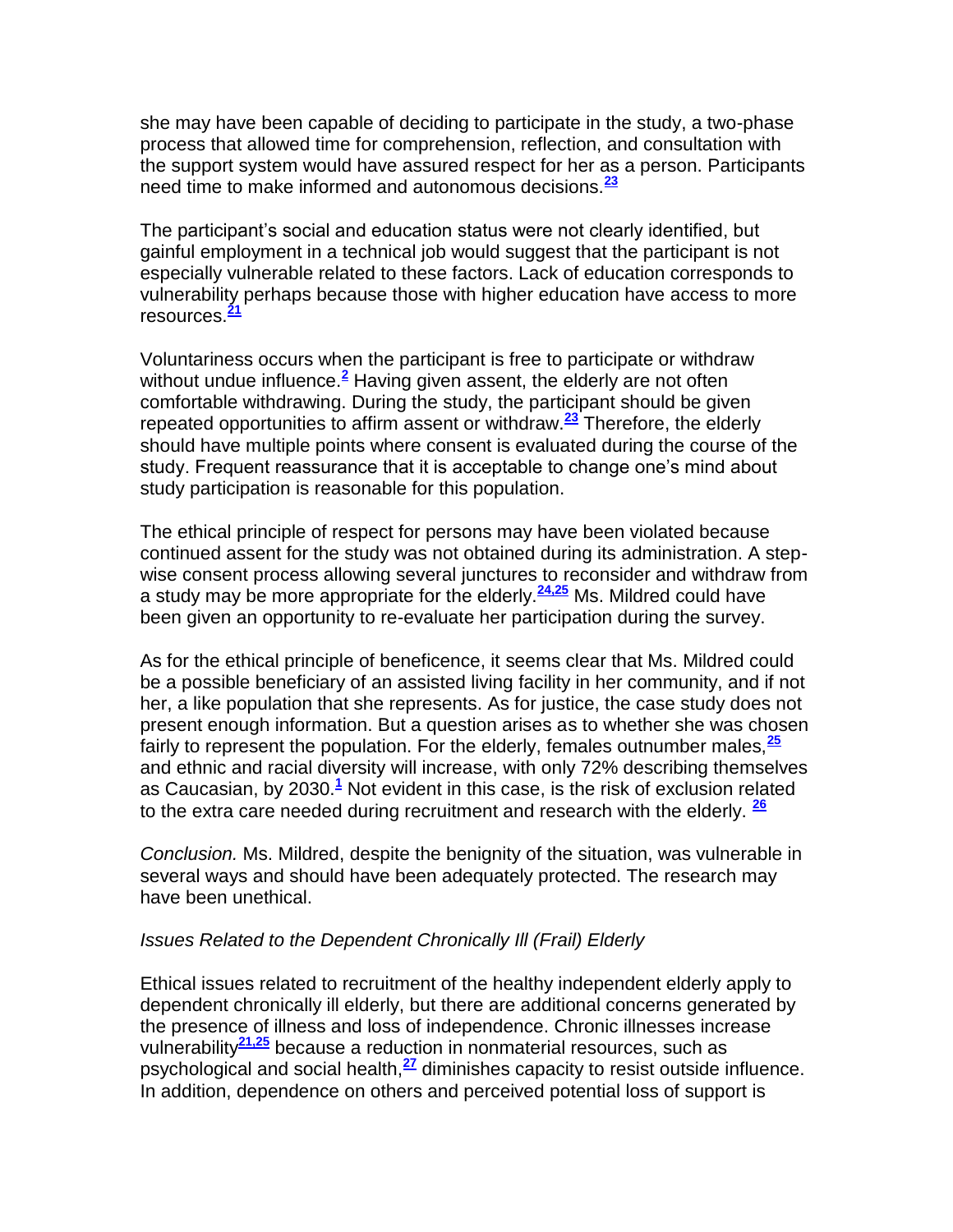highly influential in motivating the elderly to comply. Loss of physical mobility, and reduced psychological and social resources causes physical and emotional power shifts away from the elderly.**[25](http://snrs.org/publications/SOJNR_articles2/n)** Elderly who are placed in care facilities and nursing homes not may only fear loss of service, but of receiving a change in quality of care as a consequence of selecting non-participation.

*Case study.* Ms. May, a 76 year old African American woman living alone, has been housebound the last 2 years due to severe osteoarthritis. A social service delivers a hot meal to her home daily, and her children come on the weekends to cook and clean. Her primary physician, who owns stock in the drug company, has suggested she enroll in a study for a new medication to treat arthritis. She has agreed to talk with the researcher in her home. The presentation is given at a time convenient for Ms. May by a young man, a research assistant. He is dressed in business casual and spends time explaining the study simply and clearly. He answers her questions and leaves a brochure with basic facts, in a large, easy-to-read print, which states that she will have weekly contact and two blood sample draws, in her home, to check organ function. The study will last 6 months. He leaves a copy of the consent form, which, while several pages long, is in a large font on pastel blue paper. He agrees to return in a week. When he returns the consent is signed, and Ms. May appears eager to participate in the study.

*Case analysis.* In this case, the researcher has taken care to allow the participant time to reflect, contact her support system, and present the study clearly without pressure. However, as previously seen, elderly participants are vulnerable to subtle coercion.

The principle of beneficence requires full disclosure of risks and benefits for study participation but risks may be assessed differently between young and old, such as the inconvenience of blood draws. In this case, Ms. May have not felt free to decline the study, despite the inconvenience of blood draws and weekly visits, because it was her physician who suggested it. Not only did the physician represent authority, but also a potential loss of service if she felt she displeased him by declining. She may have also felt that her lunch time meals may be threatened if she declined, further compromising her ability to choose freely.

The physician recommending Ms. May"s participation in the study created a conflict of interest, even though he was not the researcher. A conflict of interest occurs when personal, financial, or political concerns co-exist with potential to cause one interest to supersede another.**[12](http://snrs.org/publications/SOJNR_articles2/n)** The conflict of interest resides in the situation, not in the action.**[12](http://snrs.org/publications/SOJNR_articles2/n)** The physician involvement may not only be coercive of consent, but may influence the participant"s report on the drug"s efficacy, biasing study results. In addition, the prospect of an effective arthritis treatment to relieve pain and suffering may have affected Ms. May"s assessment of study benefits by assigning unfair value to participation.**[28](http://snrs.org/publications/SOJNR_articles2/n)**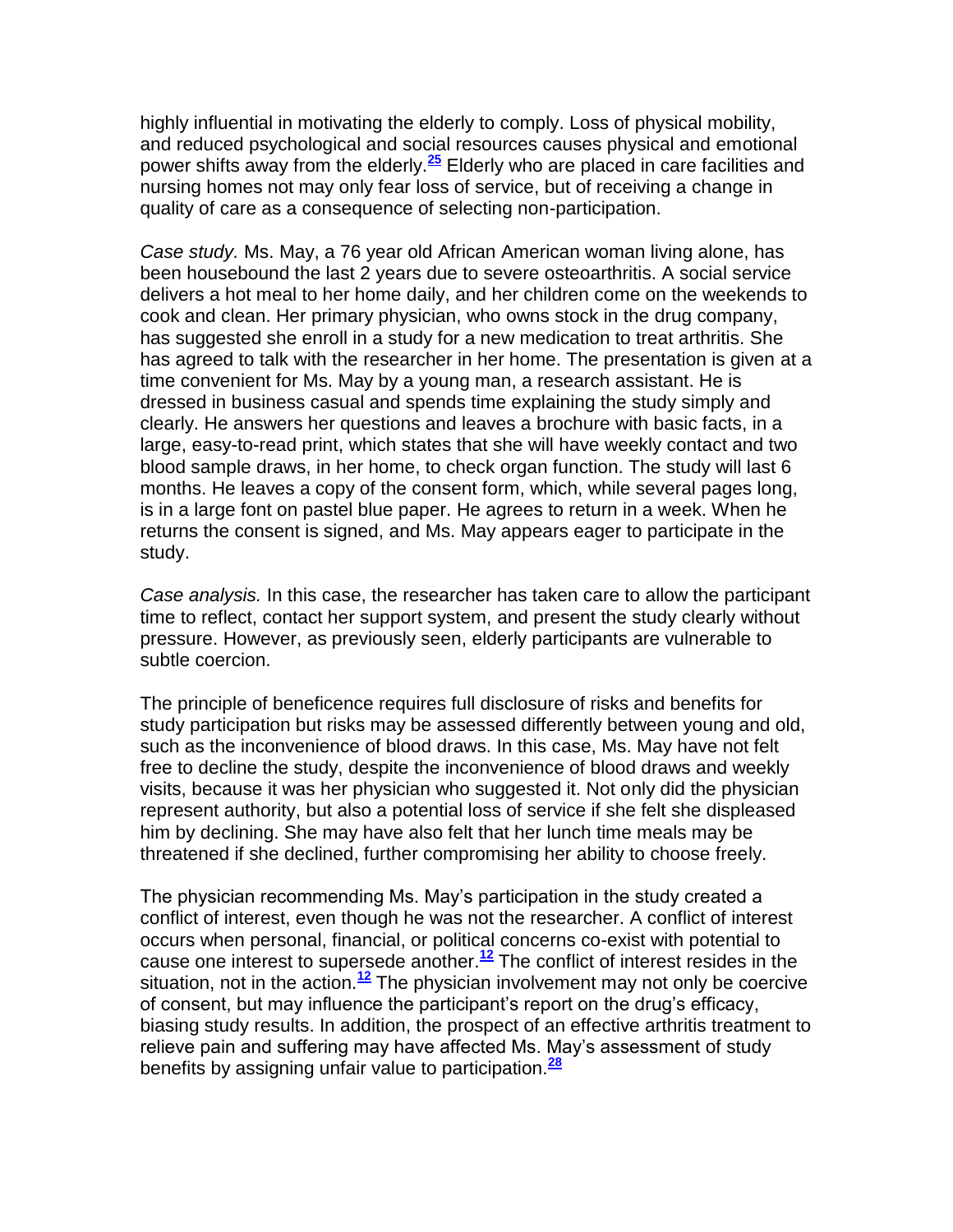There is no evidence that Ms. May ever contacted her support system to discuss the risks and benefits of the study. Perhaps in her eagerness for a change of routine and fellowship, she simply signed the consent and overlooked the risks. In addition, her comprehension of the study presentation was never assessed. Rikkert<sup>[24](http://snrs.org/publications/SOJNR_articles2/n)</sup> suggested the use of a 10-item test that covers basic study information given after the presentation to assess comprehension. Such a test could be used if asking the participant to explain the study did not bring sufficient results. A better solution would be the presence of a family member or third party that could help the participant evaluate the presentation.**[17,24](http://snrs.org/publications/SOJNR_articles2/n)**

Lastly, there were no procedures for ongoing consent to allow Ms. May an opportunity to withdraw from the study. Rikkert**[24](http://snrs.org/publications/SOJNR_articles2/n)** proposed a try-out period of one week, which is reasonable for a long term study, to ensure assent. While initially Ms. May may have decided that companionship was a good reason to participate, she may later have found the change in routine a large inconvenience. Therefore, Ms. May"s voluntariness for the study cannot be assumed. The concepts of beneficence and justice appear to be met as Ms. May was representative of the population who could benefit from this study, and could possibly have benefited herself.

*Conclusion.* The researcher in this situation recognized some of Ms. May"s vulnerability, but failed to take into account others. While lack of evidence for Ms. May"s comprehension and motivation for being in the study were troubling, the lack of voluntariness may have been the greatest ethical concern in this scenario.

#### *Issues Related to the Demented and Cognitively Impaired Elderly.*

Dementia in the elderly occurs in approximately 6-10% of the population over 65.**[29](http://snrs.org/publications/SOJNR_articles2/n)** Inability to self-determine describes this population as vulnerable. However, with this population, there are special considerations related to advanced age. For example, persons with dementia (including Alzheimer"s disease (AD) are more likely to indicate assent during study presentations that are not congruent with their wishes. Persons with dementia often agree with the researcher during consent procedures but are not necessarily indicating their willingness to participate.**[30](http://snrs.org/publications/SOJNR_articles2/n)** During consent procedures anxiety is often provoked due to the cognitive demands and signature requirements on a contract-like document.**[18](http://snrs.org/publications/SOJNR_articles2/n)**

For persons with dementia a surrogate with no vested interest in the study serves proxy for consent procedures.**[2,17,31](http://snrs.org/publications/SOJNR_articles2/n)** The surrogate should make a decision based upon the risks and benefits, and also, the wishes of the participant were they able to make the decision for themselves.**[2,31](http://snrs.org/publications/SOJNR_articles2/n)** The surrogate should ask themselves if they would participate in this study.

*Case study.* A research study is investigating the use of artificial sunshine to prevent 'sundown syndrome' in the elderly in a nursing home. Mr. Oscar, a 92 year old man with AD, is a potential subject for this study. His elderly wife visits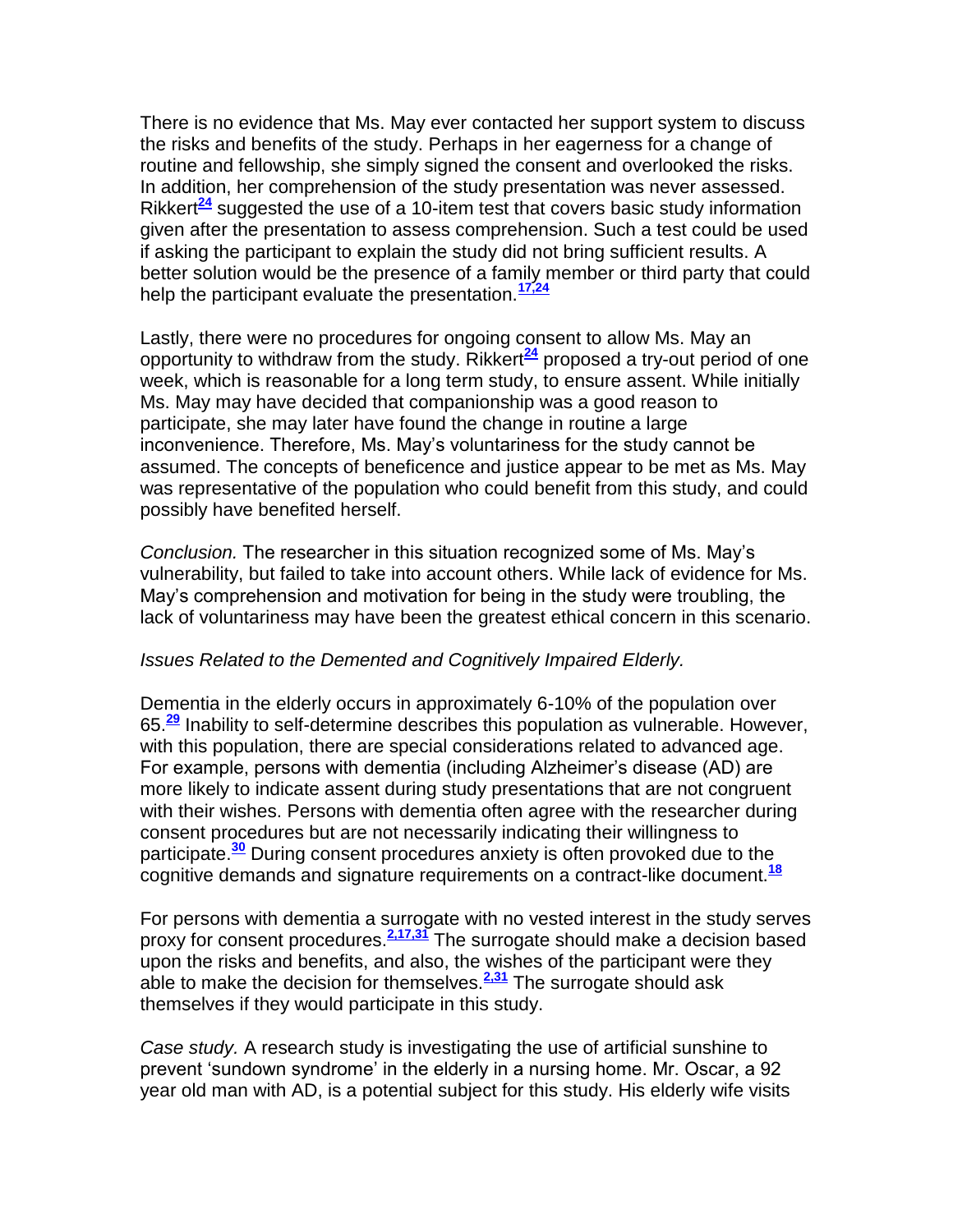several times a week, and says that he has good days and bad, but generally is calm and content. The researcher explains the study will involve changing the light in Mr. Oscar's room and leaving it on several hours a day. Mr. Oscar's wife agrees and signs the consent.

*Case Analysis.* Mr. Oscar"s wife served as the surrogate for this scenario, but due to her elderly age, she may have had some vulnerability as we saw in the previous scenarios. Since she is giving proxy consent, any vulnerabilities she may have need to be taken into consideration. Family members may also serve as proxy consent surrogates.**[32](http://snrs.org/publications/SOJNR_articles2/n)** If the 55 year old granddaughter served as surrogate, the granddaughter would need to weigh risks and benefits on behalf of her grandfather and come to a decision congruent with any known past wishes. She should consider if she, herself, would have any reservations about participating in such a study. Her grandfather"s institutionalized status would also need to be analyzed, for example, concerns that if study enrollment is refused, the grandfather"s care in the institution could be affected. Respect for persons is conducted through the proxy. If a family member is not able to serve as a surrogate then the issue of confidentiality is raised.

Whether the administration of light would be harmful (maleficence) for Mr. Oscar is not known, and brings the ethics of this study related to beneficence into question. On grounds of justice, the study may not be ethical as Mr. Oscar does not have "sundown syndrome" (not representative of the study population) and could not obtain personal benefit. The researchers should have allowed more time for the family to examine the merits of the study.

*Conclusion.* Ethical inclusion of demented persons in research studies is challenging. Surrogates may arbitrarily exclude participants from a study, not adequately weigh risks and benefits, or fail to monitor the process to provide ongoing consent.

## **Conclusion**

A vulnerable person is characterized by being open and potentially exposed to harm.**[33](http://snrs.org/publications/SOJNR_articles2/n)** Circumstances may bring about a change in vulnerable status such as in health, financial, or social position.**[25,33](http://snrs.org/publications/SOJNR_articles2/n)** The elderly, though not inherently vulnerable, often become vulnerable due to aging. Physical changes, decreased mobility, chronic illness, loss of support systems, and changes in cognitive ability can interfere with the freedom to choose.

Policies guiding ethical treatment of humans in research in the United States have evolved from historical events and led to development of the seminal Belmont Report. World research policies have been influenced by the principles of respect for persons (autonomy), beneficence (nonmaleficence), and justice. The NBAC acknowledged in 2001 that there are no written guidelines which apply to every situation.**[3](http://snrs.org/publications/SOJNR_articles2/n)** The IRB Guidebook published by the Office for Human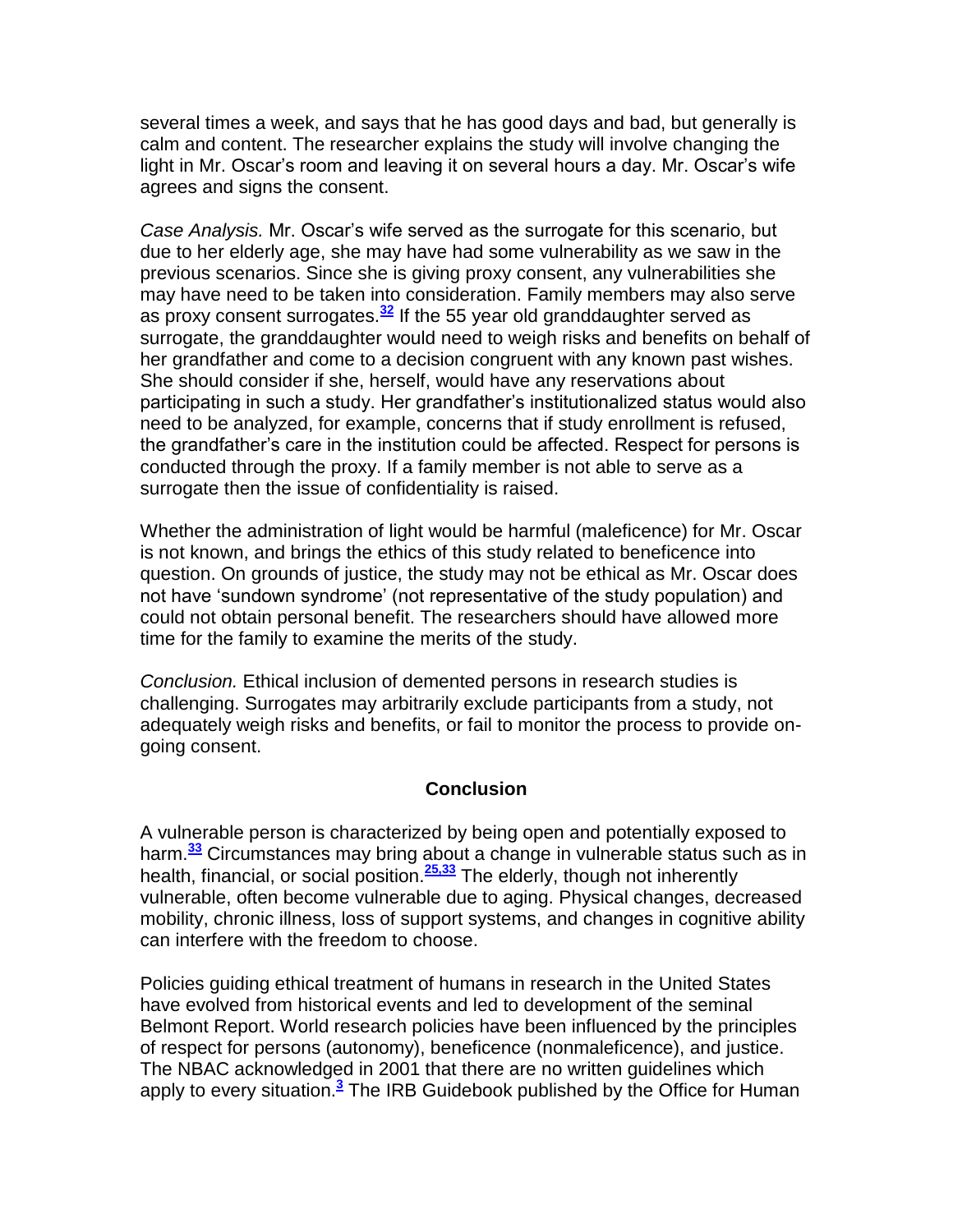Research Protections (formerly the Office of Protection from Research Risks (OPRR) has not been updated since 1993.**[34](http://snrs.org/publications/SOJNR_articles2/n)** Regulations will always fall behind practice. The ethical researcher must independently examine and reflect before undertaking studies with people, especially the vulnerable elderly.

# **References**

- 1. Centers for Disease Control and Prevention (2007 ). The State of Aging and Health in America 2007 Report. Retrieved March 28, 2009, from [http://www.cdc.gov/aging/saha.htm.](http://www.cdc.gov/aging/saha.htm)
- 2. Wicclair, M. (1993). *Ethics and the Elderly.* New York: Oxford University Press.
- 3. National Bioethics Advisory Council (2001). Ethical and Policy Issues in Research Involving Human Participants. Retrieved July 14, 2007, from [http://bioethics.georgetown.edu/nbac/human/overvol1.html.](http://bioethics.georgetown.edu/nbac/human/overvol1.html)
- 4. Harvard Law School Library, Nuremburg Trials Project: A Digital Document Collection (n.d.). *Military Tribunal, Case No. 1, Indictment.*  Retrieved March 28, 2009 from [http://nuremberg.law.harvard.edu/php/pflip.php?caseid=HLSL\\_NMT01&do](http://nuremberg.law.harvard.edu/php/pflip.php?caseid=HLSL_NMT01&docnum=564&) [cnum=564&](http://nuremberg.law.harvard.edu/php/pflip.php?caseid=HLSL_NMT01&docnum=564&) numpages=18&startpage=1&title=The+United+States+of+ America+against+Karl+Brandt, +Siegfried+Handloser,+Paul+ Rostock,+Oskar+Schroeder,+Karl+Genzken,+Karl+ Gebhardt,+Kurt+Blome,+Rudolf+Brandt,+Joachim+Mrugowsky,+Helmut+ Poppendick, +Wolfram+Sievers,+Gerhard+Rose,+Siegfried+Ruff,+Hans+Wolfgang+Ro mberg,

+Viktor+Brack,+Hermann+Becker+Freyseng,+Georg+August+Weltz,+Kon rad

+Schaefer,+Waldemar+Hoven,+Wilhelm+Beiglboeck,+Adolf+Pokorny,+He rta +Oberheuser,+and+Fritz+Fischer.+Defendants.&color\_setting=C.

5. United States Holocaust Memorial Museum, n.d. Retrieved March 28, 2009, from

[http://www.ushmm.org/research/doctors/Nuremberg\\_Code.htm.](http://www.ushmm.org/research/doctors/Nuremberg_Code.htm)

- 6. World Medical Association (2003). Declaration of Helsinki: Ethical Principles of Medical Research Involving Human Subjects. Retrieved March 29, 2009, from [http://www.wma.net/e/policy/b3.htm.](http://www.wma.net/e/policy/b3.htm)
- 7. Centers for Disease Control and Prevention (2007). U. S. Public Health Service Syphilis Study at Tuskegee. Retrieved March 29, 2009, from [http://www.cdc.gov/nchstp/od/tuskegee/.](http://www.cdc.gov/nchstp/od/tuskegee/)
- 8. Milgram, S. (1974). The Perils of Obedience. Retrieved July 14, 2007, from [http://home.swbell.net/revscat/perilsOfObedience.html.](http://home.swbell.net/revscat/perilsOfObedience.html)
- 9. Belmont Report (1979). Ethical Principles and Guidelines for the Protection of Human Subjects of Research. Retrieved March 28, 2009, from [http://www.hhs.gov/ohrp/humansubjects/guidance/belmont.htm.](http://home.swbell.net/revscat/perilsOfObedience.html)
- 10.United Nations Education, Scientific and Cultural Organization (2005). Universal declaration on bioethics and human rights. Retrieved March 28,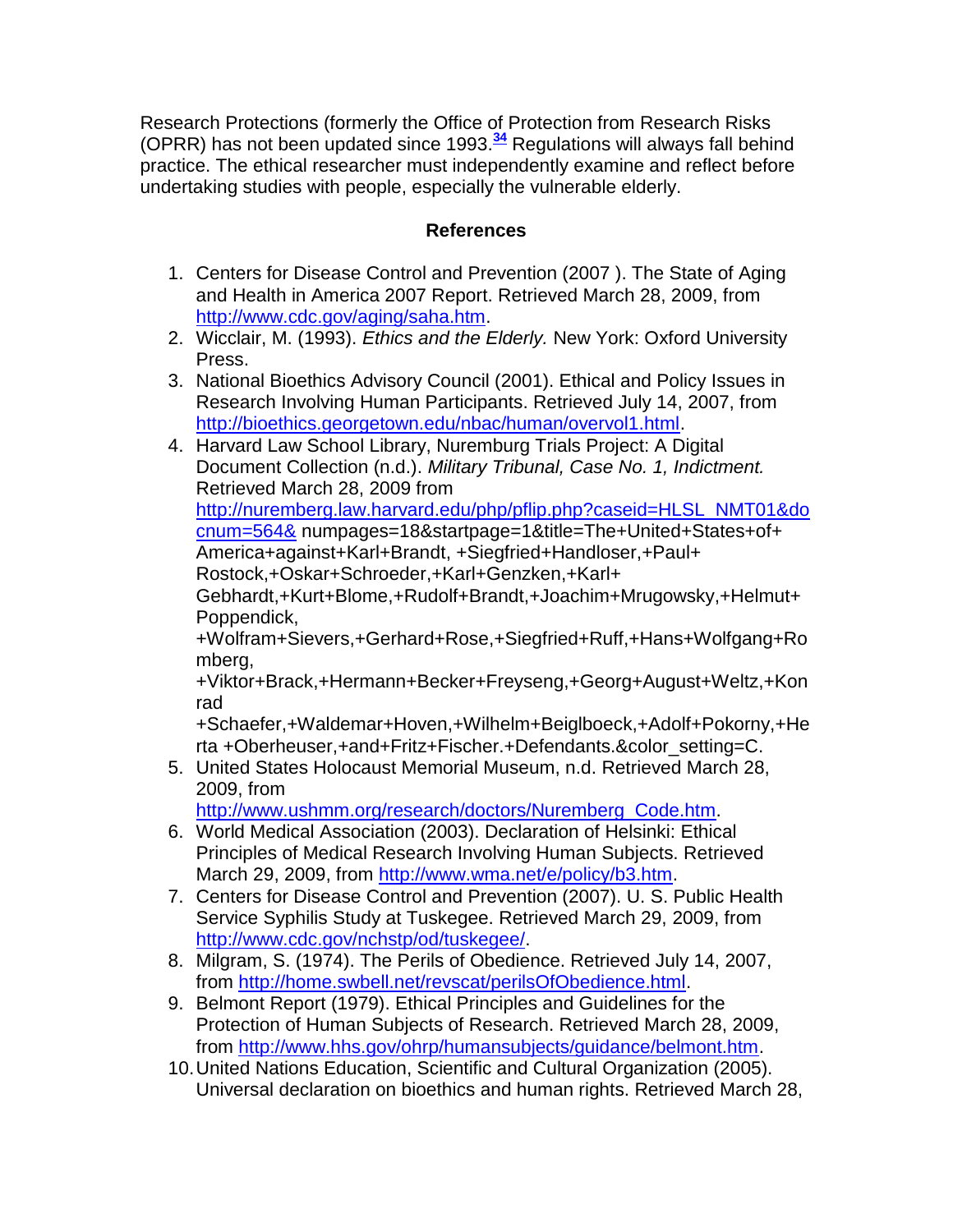2009, from [http://portal.unesco.org/en/ev.php-](http://portal.unesco.org/en/ev.php-%20URL_ID=31058&URL_DO=DO_TOPIC&URL_SECTION=201.html)[URL\\_ID=31058&URL\\_DO=DO\\_TOPIC&URL\\_SECTION=201.html.](http://portal.unesco.org/en/ev.php-%20URL_ID=31058&URL_DO=DO_TOPIC&URL_SECTION=201.html)

- 11.Beauchamp, T., & Childress, J. (1994). *Principles of Biomedical Ethics* (4th ed.). New York: Oxford University.
- 12.Israel, M., & Hay, I. (2006). *Research Ethics for Social Scientists.* London: Sage Publications.
- 13.Agency for Health Care Policy and Research (1998). Measures of Quality of Care for a Vulnerable Population. Retrieved March 29, 2009, from [http://grants.nih.gov/grants/guide/rfa-files/RFA-HS-99-001.html.](http://grants.nih.gov/grants/guide/rfa-files/RFA-HS-99-001.html)
- 14.Mody, L., Miller, D., McGloin, J., Freeman, M., Marcantonio, E., Magaziner, J., & Studenski, S. (2008). Recruitment and retention of older adults in aging research. *Journal of the American Geriatric Society, 56*(12), 2340-2348.
- 15.Andrew, M., Mitnitski, A., & Rockwood, K. (2008). Social vulnerability, frailty, and mortality in elderly people. *PlosOne, 3(*5), e2232.
- 16.Hobbs, F., & Damon, B. (1996). 65+ in the United States. U. S. Department of Health and Human Services. Retrieved July 12, 2007, from [www.census.gov/prod/1/pop/p23-190.pdf.](http://snrs.org/publications/SOJNR_articles2/www.census.gov/prod/1/pop/p23-190.pdf)
- 17.Abernathy, D., & Azarnoff, D. (1990). Pharmacokinetic investigations in elderly patients: Clinical and ethical considerations. *Clinical Pharmacokinetics, 19,* 89-93.
- 18.Lawton, M. (1977). Do elderly subjects need special protection? Psychological vulnerability. *IRB: Ethics and Human Research*. The Hastings Center, 1980. Retrieved July 15, 2007, from Medline Database.
- 19.Russell, C. (1999). Interviewing vulnerable old people: Ethical and methodological implications of imagining our subjects. *Journal of Aging Studies, 13*(4), 403-417.
- 20.Getz, K., & Borfitz, D. (2002). *Informed Consent: A Guide to the Risks and Benefits of Volunteering for Clinical Trials.* Boston: Thomson Healthcare.
- 21.Rogers, A. (1997). Vulnerability, health and healthcare. *Journal of Advanced Nursing, 26,* 65-72. Retrieved July 15, 2007, from Medline database.
- 22.Harris, R., & Dyson, E. (2001). Recruitment of frail older people to research: Lessons learnt through experience. *Journal of Advanced Nursing, 36*(5), 643-651.
- 23.Kavanaugh, K., Moro, T., Savage, T., & Mehendale, R. (2006). Enacting a theory of caring to recruit and retain vulnerable participants for sensitive research. *Research in Nursing & Health, 29,* 244-252.
- 24.Rikkert, M., van den Bercken, J., ten Have, H., & Hoefnagels, W. (1997). Experienced consent in geriatrics research: a new method to optimize the capacity to consent in frail elderly subjects. *Journal of Medical Ethics, 23,* 271-276.
- 25.Sorensen, S. & Pinquart, M. (2000). Vulnerability and access to resources as predictors of preparation for future care needs in the elderly. *Journal of Aging and Health, 12,* 275-300. Retrieved July 15, 2007, from Medline database.